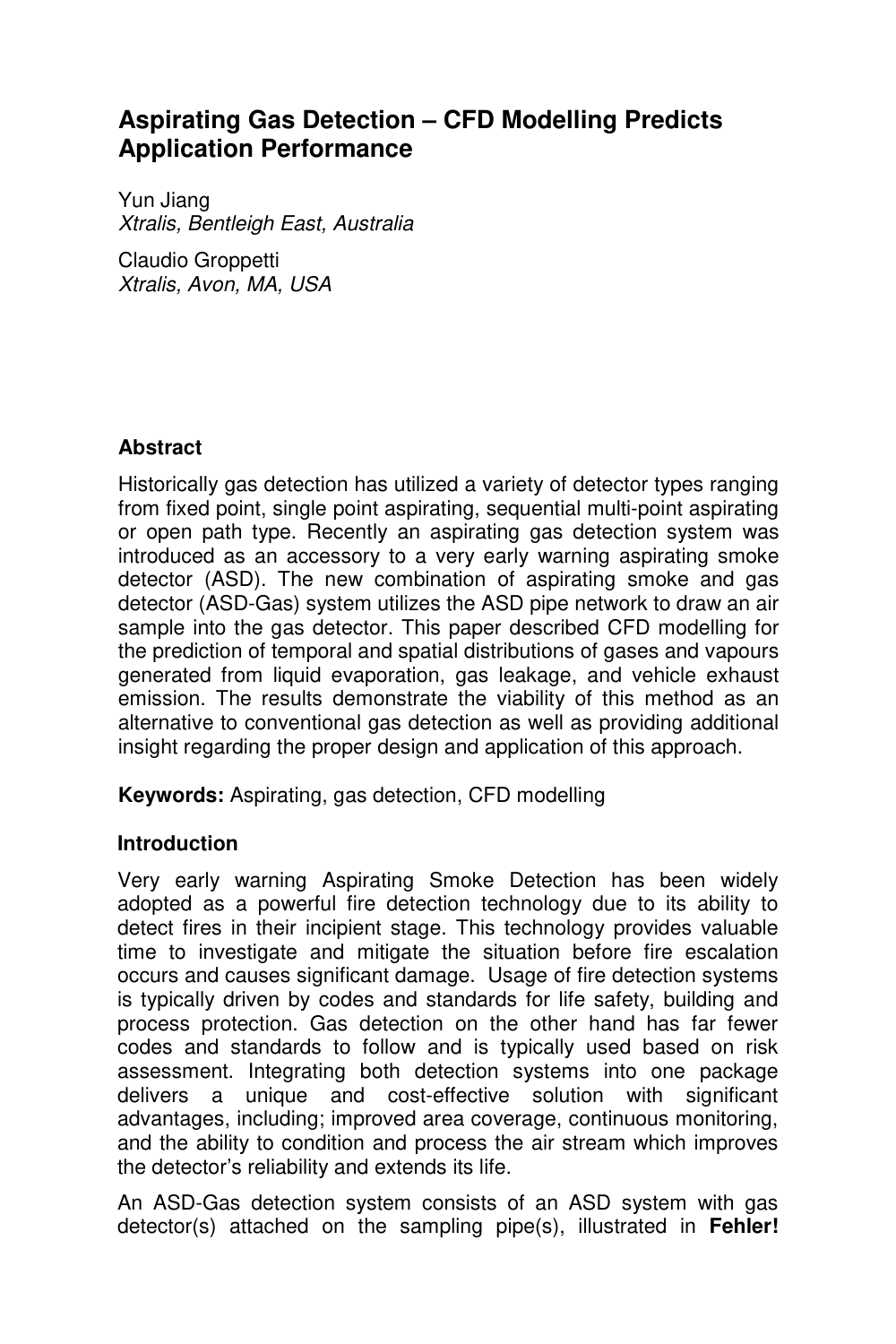**Verweisquelle konnte nicht gefunden werden.**. Gas sampling positions are flexible, from Option 1 through single hole, Option 2 multiple holes on a pipe branch, to Option 3 all holes of the ASD smoke detector on its exhaust pipe.



Figure 1. ASD-gas detection.

There are dozens of gas sensor types available for the ASD-Gas system ranging from toxic to flammable gases. The gas detection system has been characterised using several parameters including; flowrate, pressure, temperature, humidity, gas attenuations by filter and pipe network, etc. Its detection performance is dependent on the distribution of targeted gases and design of the gas sampling network. CFD modelling by Fire Dynamics Simulator (FDS)[1] was utilised to better understand gas distribution and predict detection performance in several different leak scenarios.

# **Section 1 – Gas leakage and liquid evaporation**

For the purpose of this study, gas leaks were simulated as jet leaks for the lighter gases and evaporation from liquid pools for the heavier gases. Basic properties of the gases and liquids studied are listed in Table 1.

| <b>Species</b> | Formula                        | Mol. Wt. | Spec. Gravity<br>$(Water=1)$ | Temp-boil<br>(°C) | Spec. Mol.<br>Gravity<br>$(Air=1)$ |
|----------------|--------------------------------|----------|------------------------------|-------------------|------------------------------------|
| Hydrogen       | H <sub>2</sub>                 | 2.02     |                              | $-252.9$          | 0.07                               |
| Methane        | CH4                            | 16.04    |                              | $-161.5$          | 0.55                               |
| Methanol       | <b>CH<sub>2</sub>OH</b>        | 32.04    | 0.793                        | 64.5              | 1.11                               |
| Ethanol        | $C_2H_5OH$                     | 46.07    | 07.89                        | 78.5              | 1.59                               |
| N-heptane      | C <sub>7</sub> H <sub>16</sub> | 100.2    | 0.688                        | 98.5              | 3.46                               |

Table 1. Species under study.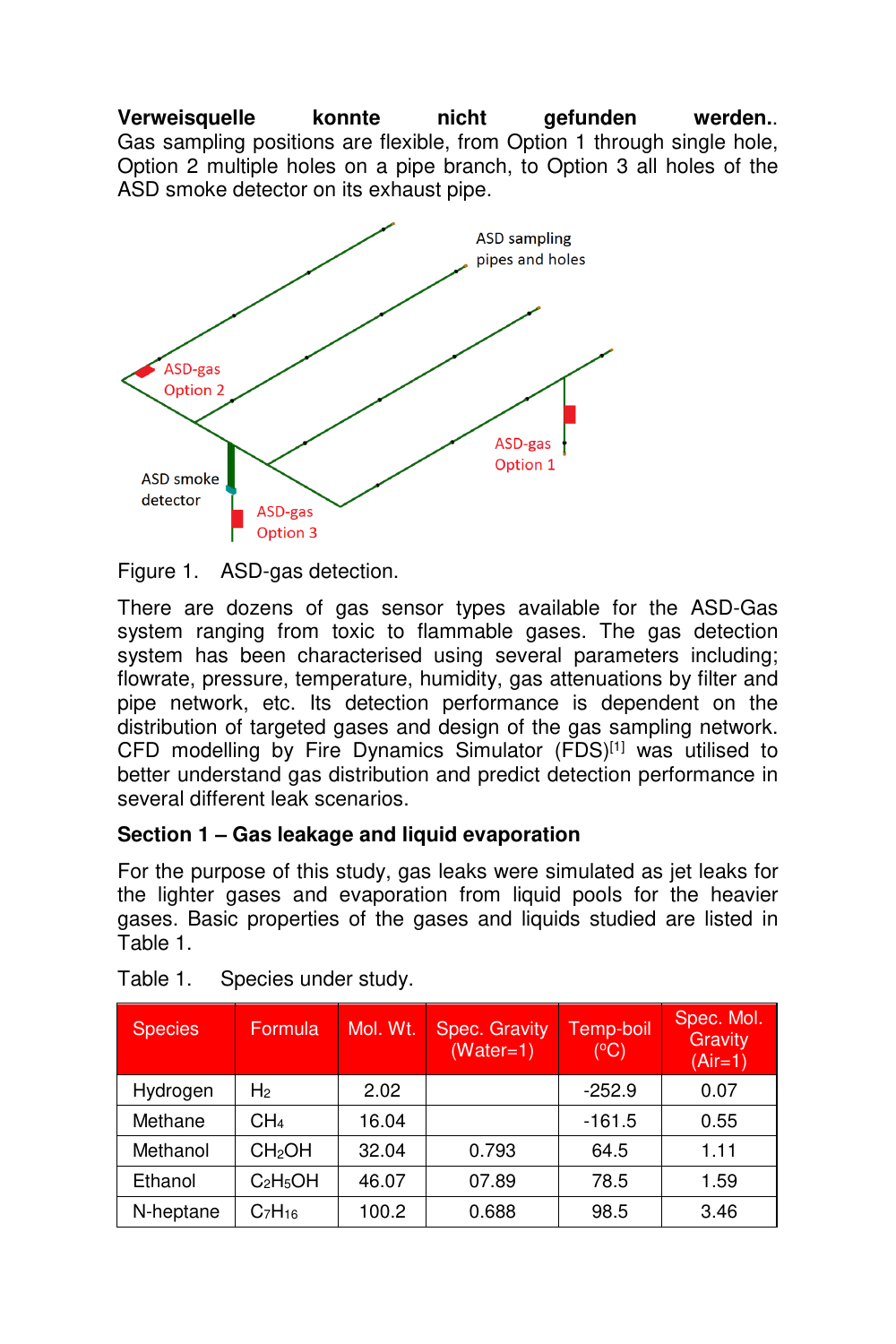CFD modelling was performed using two sizes of rooms, small (10x10x3 m) and medium (18x28x6 m), at air velocities of 0, 0.5, and 1m/s (0, 6 and 12 ACH respectively). Table 2 shows ventilation schemes studied.

Table 2. Ventilation scheme.

| <b>Description</b> | <b>Supply Register</b> | <b>Exhaust Register</b> |  |  |
|--------------------|------------------------|-------------------------|--|--|
| L-L (low-low)      | Floor level (fan)      | Floor level (opening)   |  |  |
| L-H (low-high)     | Floor level (opening)  | Ceiling level (fan)     |  |  |
| H-L (high-low      | Ceiling level (fan)    | Floor level (opening)   |  |  |

Gas phase concentrations were monitored at various locations, as shown in Table 3.

| Table 3. |  |  |  | Sampling location, coverage and spaces |
|----------|--|--|--|----------------------------------------|
|----------|--|--|--|----------------------------------------|

| <b>Description</b> | Sample<br>Location   | <b>Coverage or Spacing</b>                                                 | Label   |
|--------------------|----------------------|----------------------------------------------------------------------------|---------|
| Ceiling            | At ceiling           | 50m <sup>2</sup> & 83m <sup>2</sup> per hole for<br>small and medium rooms | ASD-G_C |
| Vertical           | At centre of<br>room | $0.1, 0.3, 1m$ to ceiling                                                  | ASD-G V |
| Wall               | On the walls         | 0.1, 0.3, 1m to ceiling                                                    | ASD-G W |

# **Gas leakage and dispersion**

Gas leakage was assessed under leakage rates of 0.3 and 0.5 mol/s in the small room and at 1 and 2 mol/s in the medium room. It was found that the two lighter gases have similar behaviour in dispersion, rising up to the ceiling directly, illustrated in **Fehler! Verweisquelle konnte nicht gefunden werden.**. They also have similar trends in gas distribution. Table 4 shows major results of Hydrogen and Methane distributions in the small and medium rooms respectively.

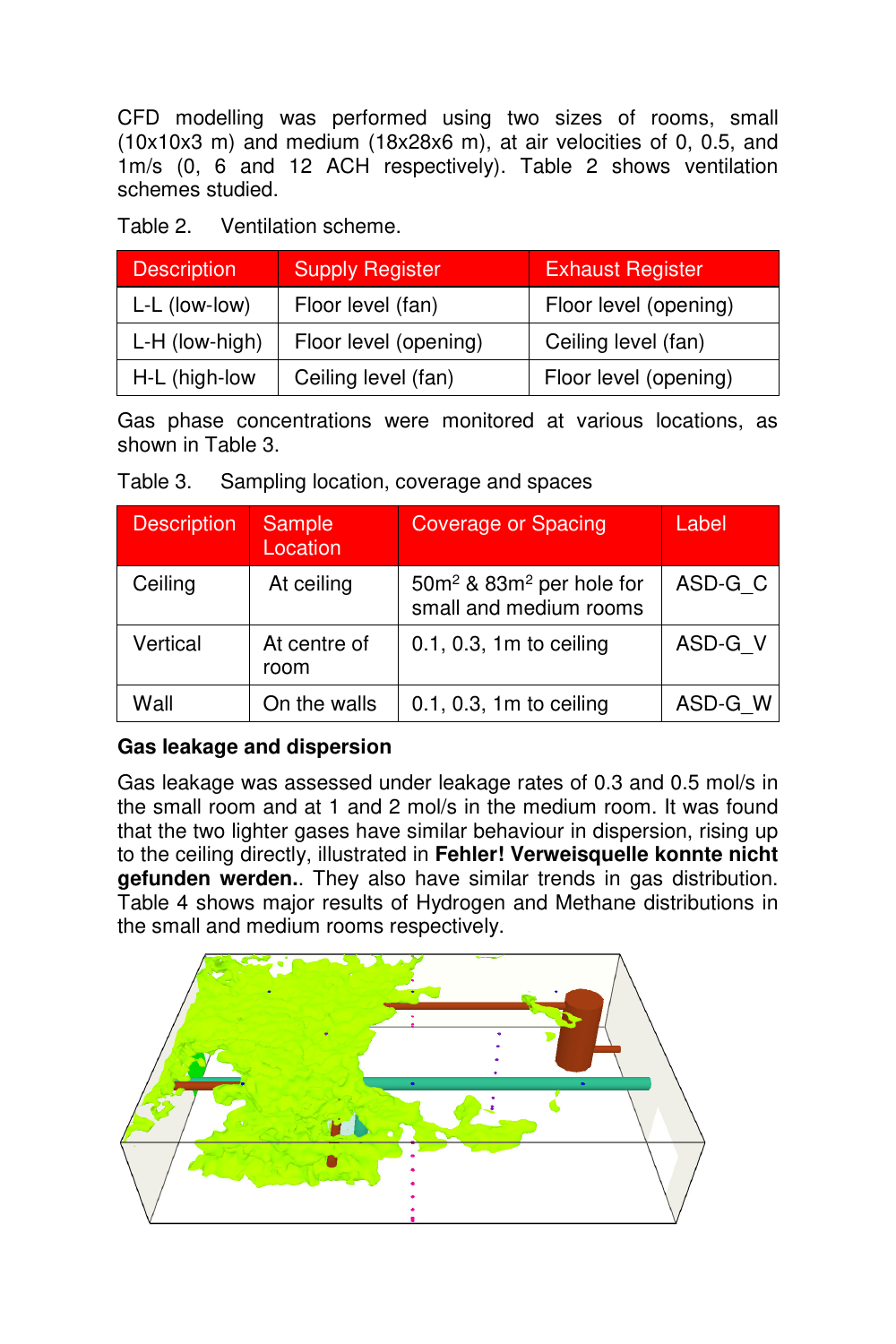Figure 2.  $H_2$  dispersion in the medium room.

In both small and medium rooms, gas concentrations were proportional to the release rates in the still environment. As the ventilation increased, gas concentrations decreased. The still environment represents the worst case for potential ignition and explosion. Among the ventilation schemes, the L-H scheme was most effective in reducing the gas concentration as the exhaust vent was located close to the ceiling.

|                      |                            |                    | <b>Detection performance</b><br><b>Gas concentration</b> |       |                            |               |               |              |                       |                  |               |
|----------------------|----------------------------|--------------------|----------------------------------------------------------|-------|----------------------------|---------------|---------------|--------------|-----------------------|------------------|---------------|
|                      |                            |                    | <b>Under ceiling</b>                                     |       | 0.1 <sub>m</sub><br>н      | ASD-G C       |               | ASD-<br>G V  | ASD-<br><b>W</b><br>G |                  |               |
| Leak rate<br>(mol/s) | Vent Scheme                | Flow Rate<br>(ACH) | (96LFL)<br>Max                                           | $-50$ | $\frac{1}{s}$ (s)          | Max<br>(%LFL) | (%LFL)<br>Max | $-50$<br>(8) | $-100$<br>(s)         | $($ %LFL)<br>Max | Max<br>(%LFL) |
|                      |                            |                    |                                                          |       | Hydrogen in the small room |               |               |              |                       |                  |               |
| 0.3                  |                            | 0                  | 88.5                                                     | 500   | >1200                      | 51.2          | 87.8          | 560          | >1200                 | 66.7             | 68.8          |
| 0.5                  |                            | 0                  | 146.1                                                    | 235   | 745                        | 88.9          | 144.0         | 270          | 770                   | 114.2            | 116.4         |
| 0.3                  | L-L                        | 6                  | 77.9                                                     | 550   | >1800                      | 18.9          | 76.7          | 645          | >1800                 | 49.5             | 48.6          |
| 0.3                  | ĿL                         | 12                 | 70.1                                                     | 635   | >1800                      | 14.7          | 65.1          | 870          | >1800                 | 32.8             | 36.2          |
| 0.5                  | ĿL                         | 6                  | 89.9                                                     | 315   | >1800                      | 11.6          | 82.5          | 380          | >1800                 | 41.3             | 44.5          |
| 0.5                  | L-L                        | 12                 | 87.7                                                     | 270   | >1800                      | 15.5          | 85.8          | 325          | >1800                 | 42.7             | 42.8          |
| 0.5                  | L-H                        | 6                  | 75.1                                                     | 340   | >1800                      | 11.6          | 72.0          | 340          | >1800                 | 34.4             | 35.2          |
| 0.5                  | H-L                        | 6                  | 99.7                                                     | 260   | >1800                      | 35.1          | 96.3          | 290          | >1800                 | 59.2             | 58.8          |
|                      | Methane in the medium room |                    |                                                          |       |                            |               |               |              |                       |                  |               |
| 1                    |                            | 0                  | 56.1                                                     | 915   | >1000                      | 0             | 43.4          | >1000        |                       | 16.7             | 17.1          |
| $\overline{2}$       |                            | $\Omega$           | 91.1                                                     | 115   | >1000                      | 0.9           | 71.7          | 525          | >1000                 | 32.9             | 33.3          |
| 1                    | L-L                        | 6                  | 46.7                                                     | >1800 |                            | 6.6           | 39.2          | >1800        |                       | 21.2             | 21.8          |
| 2                    | L-L                        | 6                  | 77.1                                                     | 335   | >1800                      | 10.5          | 66.2          | 865          | >1800                 | 38.2             | 36.8          |
| 2                    | L-L                        | 12                 | 80.5                                                     | 245   | >1800                      | 11.2          | 61.3          | 930          | >1800                 | 29.9             | 30.4          |
| $\overline{c}$       | ĿΗ                         | 6                  | 66.2                                                     | 1110  | >1800                      | 6.2           | 45.8          | >1800        |                       | 16.9             | 19.2          |

Table 4. Gas distribution and detection in the rooms.

Note: L-50 and L-100, alarm times at 50 and 100%LFLs

In the small room, a single sampling point at ceiling height indicated the highest concentration. Comparing to it, ASD-G C option has differences within 10 % in concentration and 4 minutes in alarm time, due to dilution effect. In the medium room, the ASD-G\_C option read 15-30 % lower than the single point due to heavier dilution from the 6 sampling holes. By adjusting alarm thresholds to compensate for dilution similar detection performance to the point detector can be achieved.

#### **Liquid evaporation and dispersion**

Evaporation rates of the liquids were calculated using surface areas of 10, 25 and 100  $m^2$ . The liquids were exposed to 40  $\degree$ C airflow with velocity from 0.1 to 1 m/s across the surface. The modelled evaporation rates were then used to specify gas release rates in the study of dispersion in the rooms. Evaporation rates from a 25 m<sup>2</sup> pool and under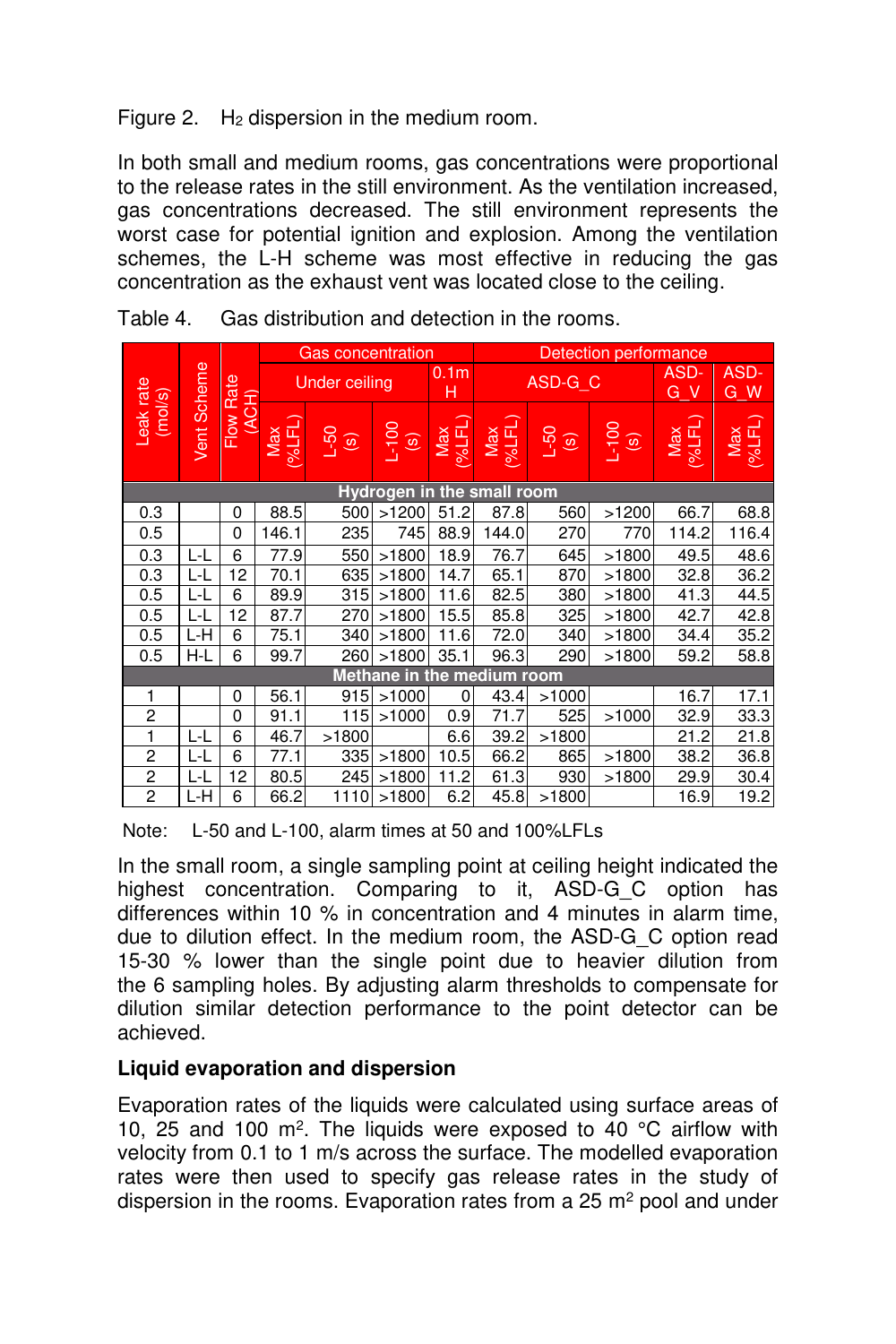0.5 m/s airflow for Methanol, Ethanol and N-heptane were 2.91, 1.39, and 0.26 g/s respectively.

The vapours from the evaporated liquids remain near the floor under all ventilation conditions due to their heavier mol. specific gravities. Figure 3 shows maximum gas concentrations modelled at 0.1 m above the floor in the small room for Methanol (ME), Ethanol (ET) and N-heptane (HE).



Figure 3. Maximum gas concentrations from 25  $m<sup>2</sup>$  pool evaporation.

The highest & lowest concentrations are obtained from Methanol & N-heptane due to their highest & lowest evaporation rates per unit of area. Contrary to the lighter gases, the highest gas concentrations of these vapours are predicted at 0.1 m height using the L-H scheme while the L-L scheme generates the lowest peak due to its strongest extraction.

# **Detection options**

To optimize detection of gases sampling should take place in the spaces with the highest concentrations expected; close to the ceiling and floor for lighter and heavier gases respectively. The options that spread sampling points vertically (ASD-G\_V and ASD-G\_W) were not effective in detection of layered gas and vapours, as shown in Table 4 for example. Sampling at ceiling ASD-G C option is effective in detection of lighter gases. As the area being monitored or airflow increases potential dilution effect should be compensated for by either limiting the number of sampling points per detector or lowering the alarm thresholds. Sampling height also plays a critical role for the detection of heavier vapours. When the sampling height increases from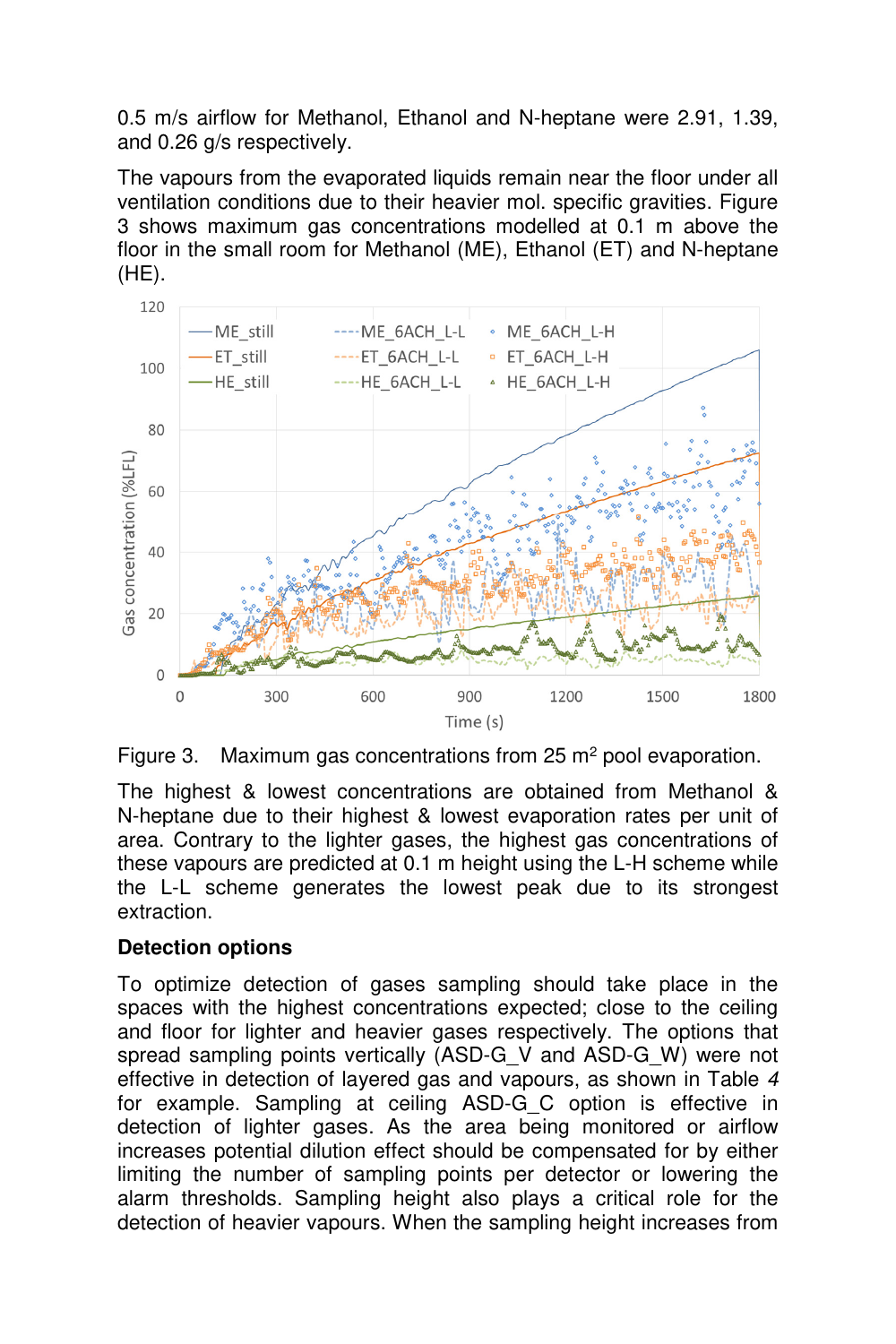0.1 m to 0.3 and 0.5 m, Methanol concentration drops 74 and 95 % in still air, 10 and 24 % under 6ACH ventilation respectively in the small room. Actual sample point height and alarm threshold setting must take into account both specific gravity of the vapour and ventilation conditions within the space.

# **Section 2 – CO detection in car parks**

Carbon monoxide monitoring is required in car parks by a number of international codes with specified coverage varying from 200  $m<sup>2</sup>$  in Spain (UNE 100166), 400 m<sup>2</sup> in Germany (VDI 2053) to 1250 m<sup>2</sup> in Australia (AS 1668) for instance. As the CO concentration monitored by CO detectors reaches pre-set thresholds, demand-control ventilation systems are activated to extract vehicle emissions. Air quality is therefore maintained for human health. CFD modelling was performed to determine optimum sample point placement in ASD-Gas system to achieve a performance equivalent to or better than the point type CO detector.

# **Modelling of CO distribution from car exhaust**

CFD modelling was conducted in a car park environment with ceiling height of 3.2 m. The profiles of exhaust from a passenger car (under idle and low speed moving conditions) was adopted from EPA data [2]. The emission was simplified as consistent CO release rate of 4.26 g/min and 5 kW heat output.

Point type CO detector was installed at breathing height, between 0.9 and 2.5 m as specified by AS 1668. The ASD-Gas CO detection sampling points were located at the ceiling as per requirements of smoke detection. ASD-Gas CO detection with multiple sampling points was assessed using CFD modelling.

The dispersion of CO within a space occurs easily due to its molecular weight being similar to air. Assisted by the heat in the exhaust, CO movement becomes directional, rising up and then spreading under the ceiling, similar to smoke movement from a fire. Shown in Figure 4 are results from CO released from 4 vehicles while stopped in a still air environment. CO concentrations were from point detector at different heights and different coverage areas for the ASD-Gas CO detector.

From the ceiling (3.2 m) to 2.5 m high, CO concentration drops significantly, by approximately 50 to 75 % lower. ASD-Gas CO detectors read lower levels than the points under the ceiling. This can be attributed to dilution effect from multiple holes. Compared to point detector mounted at breathing height of 2.5 m, ASD-Gas systems have higher concentration and quicker response, as shown in Figure 4.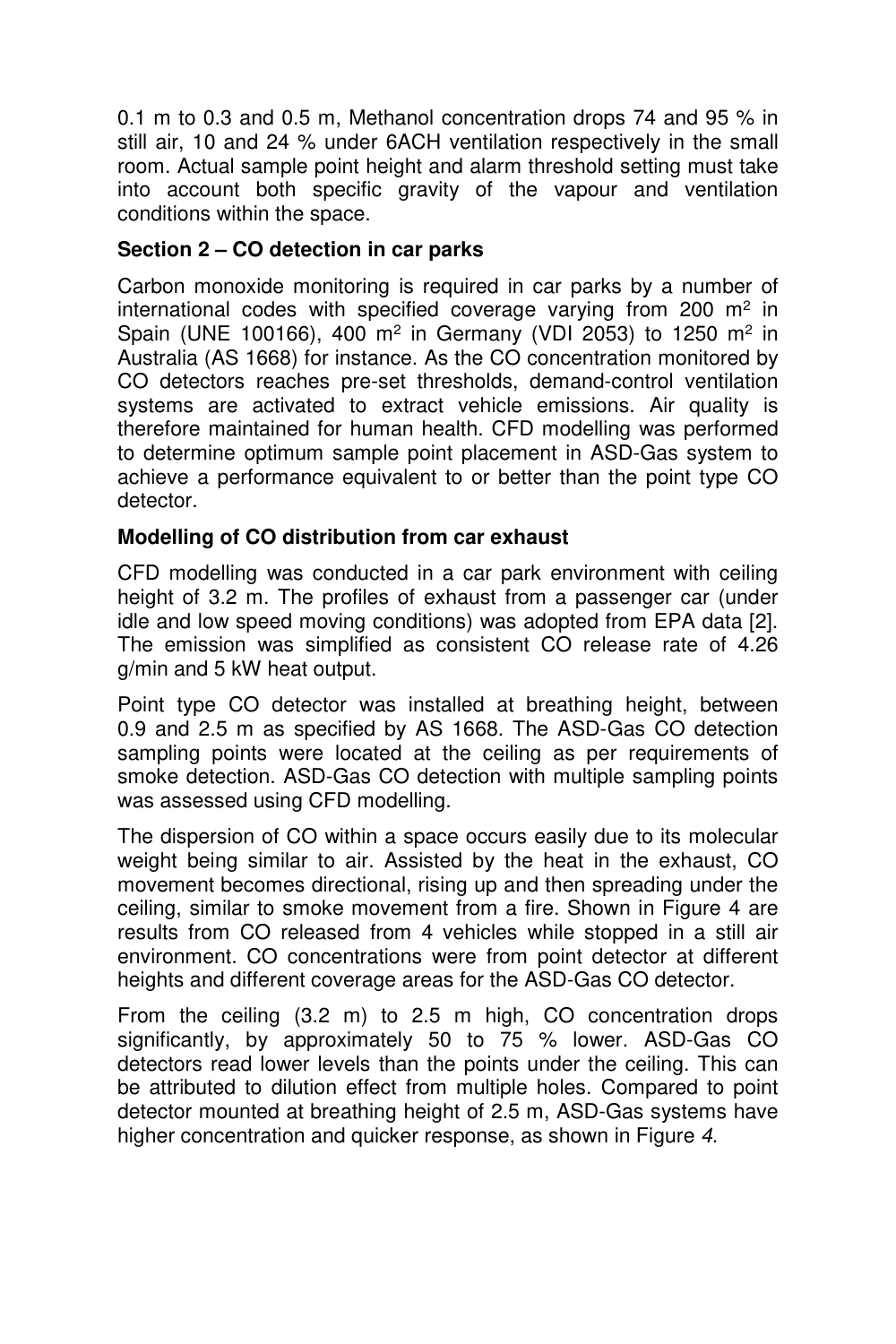

(a)  $100 \text{ m}^2$  coverage

coverage (b) 1000 m<sup>2</sup> coverage

Figure 4. CO concentrations at various height and coverage.

Various detector coverage and ventilation zones were studied in the modelling. It's confirmed that ASD-Gas CO detection sampling under the ceiling can achieve better detection performance than point CO detector mounted at breathing height. Table 5 shows recommended ASD-Gas CO sampling coverage & options to match with point type CO detector performance.

| Point detection<br>coverage $(m2)$ | <b>ASD-Gas detector coverage</b><br>(m <sup>2</sup> ) | Sampling option |
|------------------------------------|-------------------------------------------------------|-----------------|
| 1000-1300                          | Same as point detector                                | Option 3        |
| 400-500                            | 400-800                                               | Option 2 & 3    |
| 100-200                            | Up to $500$                                           | Option 2        |

Table 5. Recommendations on ASD-Gas CO detection coverage.

# **Experimental validation**

Validation tests were conducted in a 4 m high loading area of a car park. An ASD-Gas system was installed to monitor a loading bay with floor area of approximate 100 m<sup>2</sup>. A CO gas sensor was attached on its exhaust pipe of the ASD as shown in Option 3 (**Fehler! Verweisquelle konnte nicht gefunden werden.**). Due to installation limitations a CO point detector was installed at the centre of the space at ceiling height. CO concentrations were recorded in the ASD-Gas and point type CO detectors spanning several months. Figure 5 shows measured concentrations for one-week of normal operation.

The ASD-Gas and point type CO detection systems have similar longterm & transient changes and magnitudes of CO concentration making them basically equivalent in this configuration. CO concentrations at the ceiling are much higher than those measured in the breathing zone. Combining this information with the data shown in Figure 4 it can be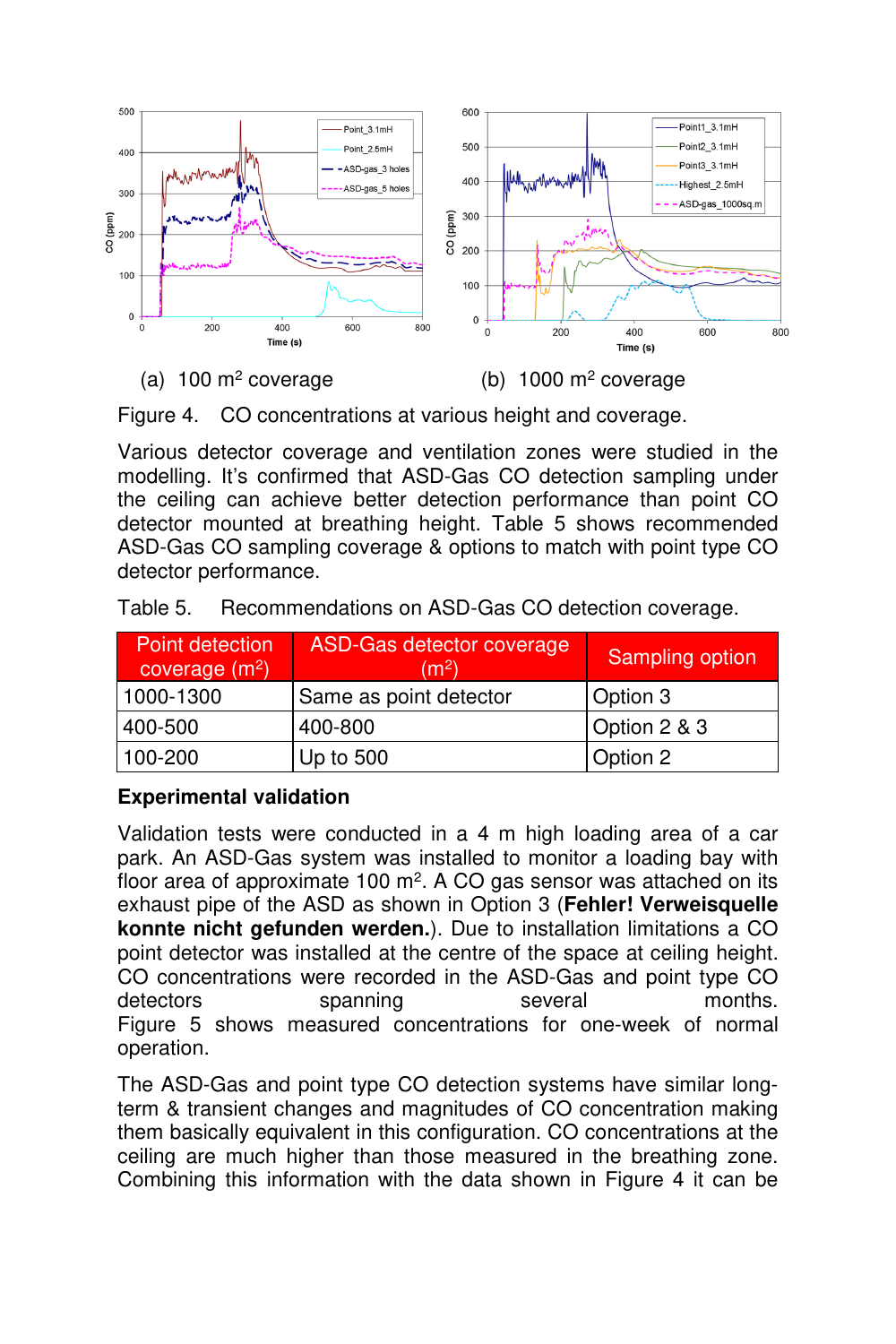implied that the ASD-Gas system can deliver improved detection with greater coverage.



Figure 5. CO values recorded over one week.

#### **Section 3 – CO & NO2 detections in a road tunnel**

For the protection of a proposed freeway tunnel in the North America, an integrated ASD-Gas system was designed to provide both fire and gas detections. An ASD-Gas system was proposed to replace point type CO and NO2 detectors. CFD modelling was performed to assess ASD fire detection performance under fire scenarios tested in a previous FPRF road tunnel fire detection project [3]. Additional modelling was conducted to study distributions of CO and NO2 released from gasoline and diesel engine vehicles. EPA 2000 data [2] for a passenger car unit (PCU) and a heavy goods vehicle (HGV) were used for the CO and NO2 release rates, as 20.9g/mile and 8.6g/mile respectively. The air movement caused by traffic was modelled as airflow introduced from one end of the tunnel, at velocities of 0m/s (still), 0.8 m/s (weak airflow), 3 m/s (normal operation) and 5 m/s (strong airflow).

The ASD fire detector covered 100 m length of the tunnel and sampled at the ceiling (5.4 m high). Every 50 m section was covered by 2 parallel sampling pipes separated in 4.5 m. ASD-Gas detector used Option 2 (1 pipe with 6 holes) and Option 3 (all 24 holes) sampling methods as illustrated in Figure 1. Point type CO and NO2 detectors were spaced every 91.5 m (300 ft) as per NFPA 502. The mounting heights were at breathing height (1.8 m), halfway (2.7 m) and at the ceiling.

Table 6 shows modelled detection performances of ASD-Gas system and the point type detector outputs averaged over 30 seconds.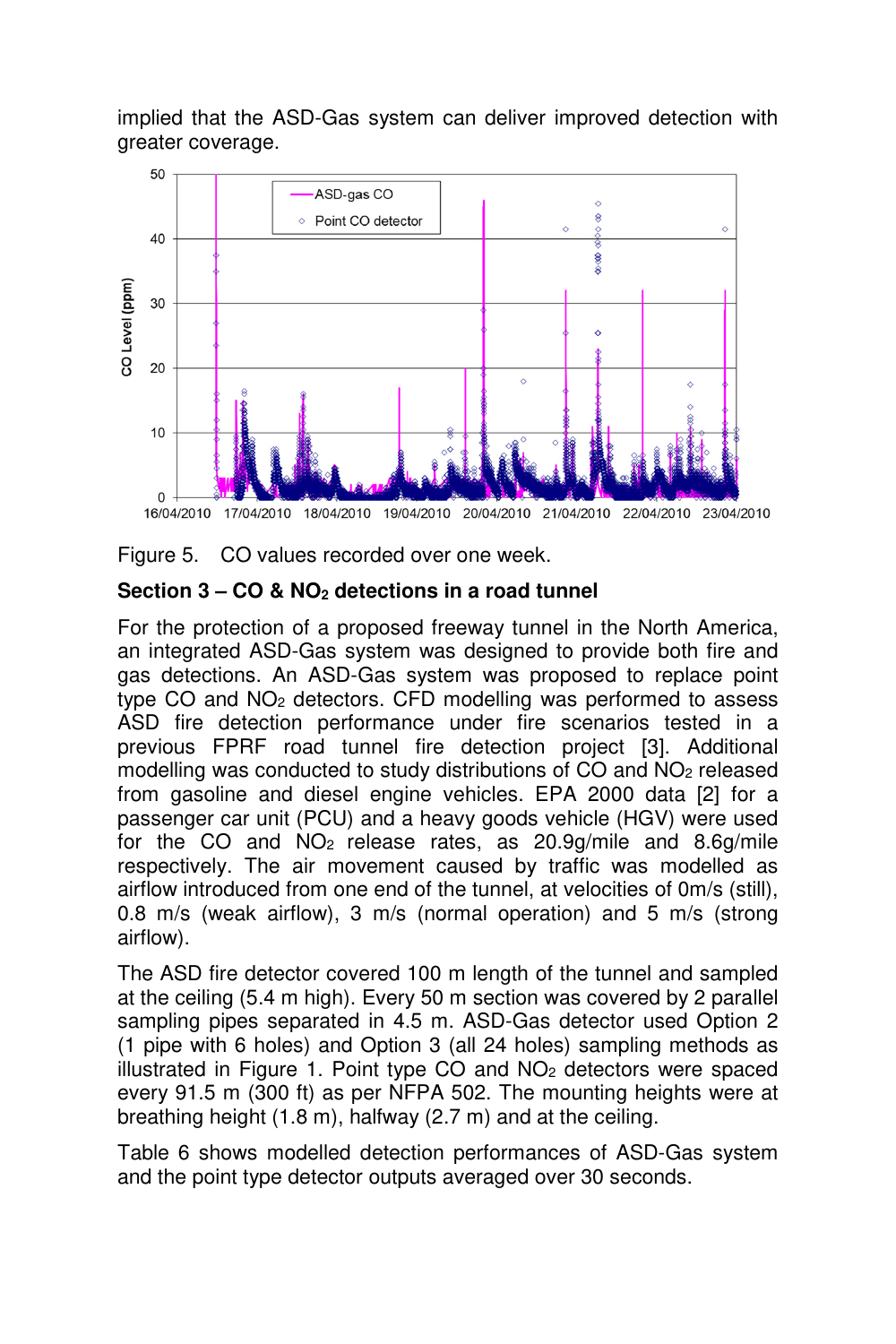|                 | <b>Airflow</b><br>(m/s) |                         | <b>ASD-Gas (ppm)</b> | <b>Point detector (ppm)</b> |                      |  |
|-----------------|-------------------------|-------------------------|----------------------|-----------------------------|----------------------|--|
| Gas             |                         | <b>AII ASD</b><br>holes | 1 ASD pipe           |                             | @1.8mH Under ceiling |  |
| CO              |                         | 205                     | 212                  | 2.4                         | 200                  |  |
|                 | 0.8                     | 80                      | 101                  | 80                          | 105                  |  |
|                 | 3                       | 21                      | 28                   | 30                          | 30                   |  |
|                 | 5                       | 21                      | 26                   | 50                          | 30                   |  |
| NO <sub>2</sub> |                         | 34                      | 36                   | 3                           | 47                   |  |
|                 | 0.8                     | 6                       | 16                   | 21                          | 26                   |  |
|                 | 3                       | 2                       | റ                    | 5                           | 5                    |  |

Table 6. Modelling results of gas detections.

Under low air velocities, including still (simulating stopped traffic) and 0.8 m/s (traffic queueing), CO concentration in the tunnel would exceed 70 ppm, a threshold set by the consultant and end-user. Both the ASD-Gas system options can detect CO emission effectively under low air flows. As the air flow increased, caused by higher traffic speed, CO emissions are diluted by the air flow and are significantly reduced.

All the ASD-Gas system options and point type CO detectors provide similar detection performance.

Nitrogen dioxide was released from small portion of diesel vehicles (18 %) in the modelling. High gas concentration was formed locally under low ventilation, and ASD-Gas detections had readings slightly lower than the point detector under ceiling but higher than the point detector at 1.8 m. Under higher air velocity dispersion of  $NO<sub>2</sub>$  becomes uniform in height and difference among the detections becomes smaller. In-situ tests should be conducted for validation and determination on threshold.

# **Conclusions**

CFD modelling has demonstrated that ASD-Gas detection technology can provide a viable alternative to point type gas detectors and is a cost-effective, reliable & flexible smoke and gas detection solution. Successful deployment is dependent upon thorough understanding applicable codes and standards and the risk assessment. Understanding the properties of the gases and vapours to be detected along with all environmental conditions is critical to successful in real applications.

# **References**

[1] K.B. McGrattan, B. Klein, S. Hostikka, G.P. Forney, G.P., "Fire Dynamics Simulator (Version 5) User's Guide", NIST Special